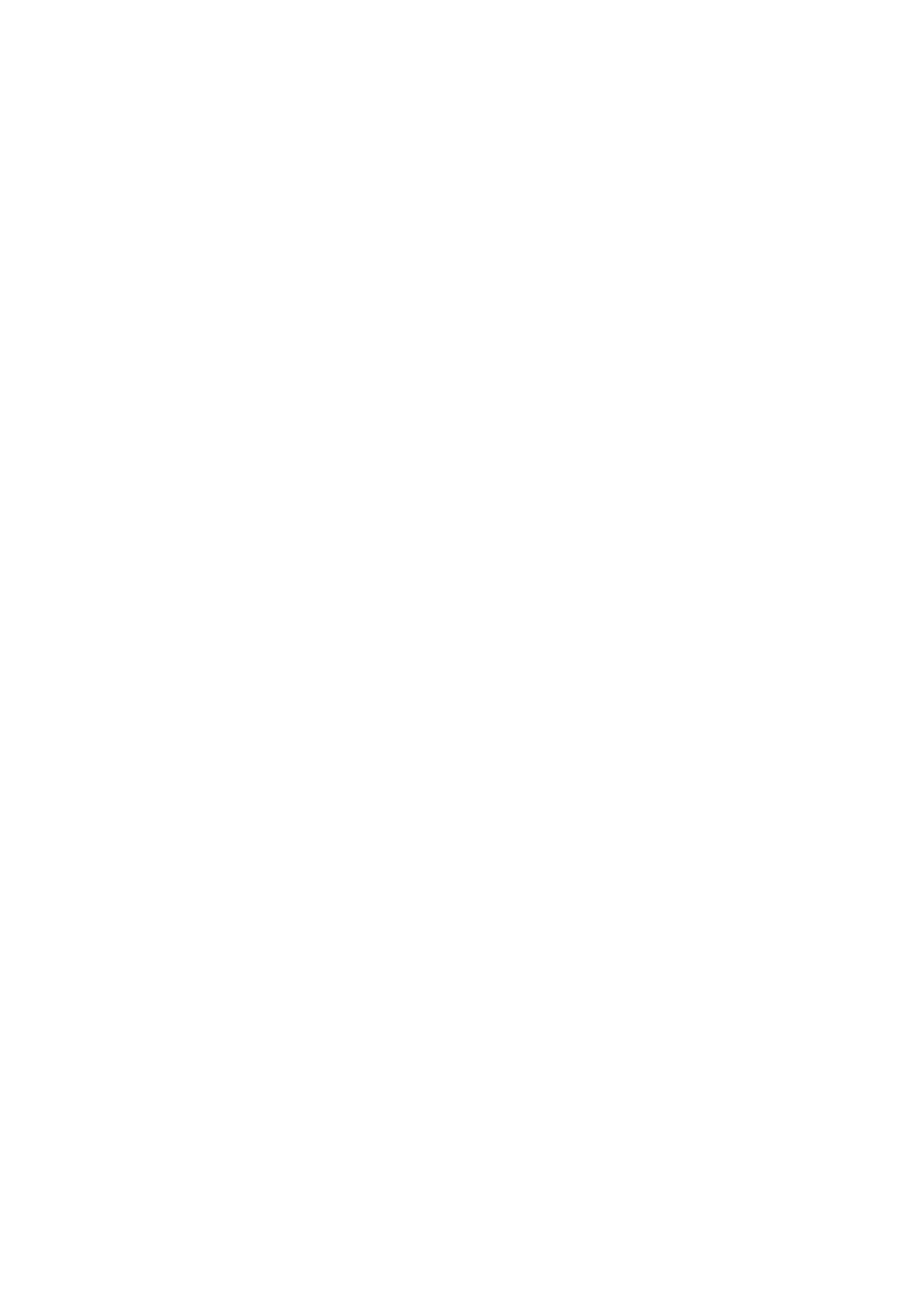# Jersey Multi-Agency Public Protection Arrangements **JMA** Annual Report 2018 March 2019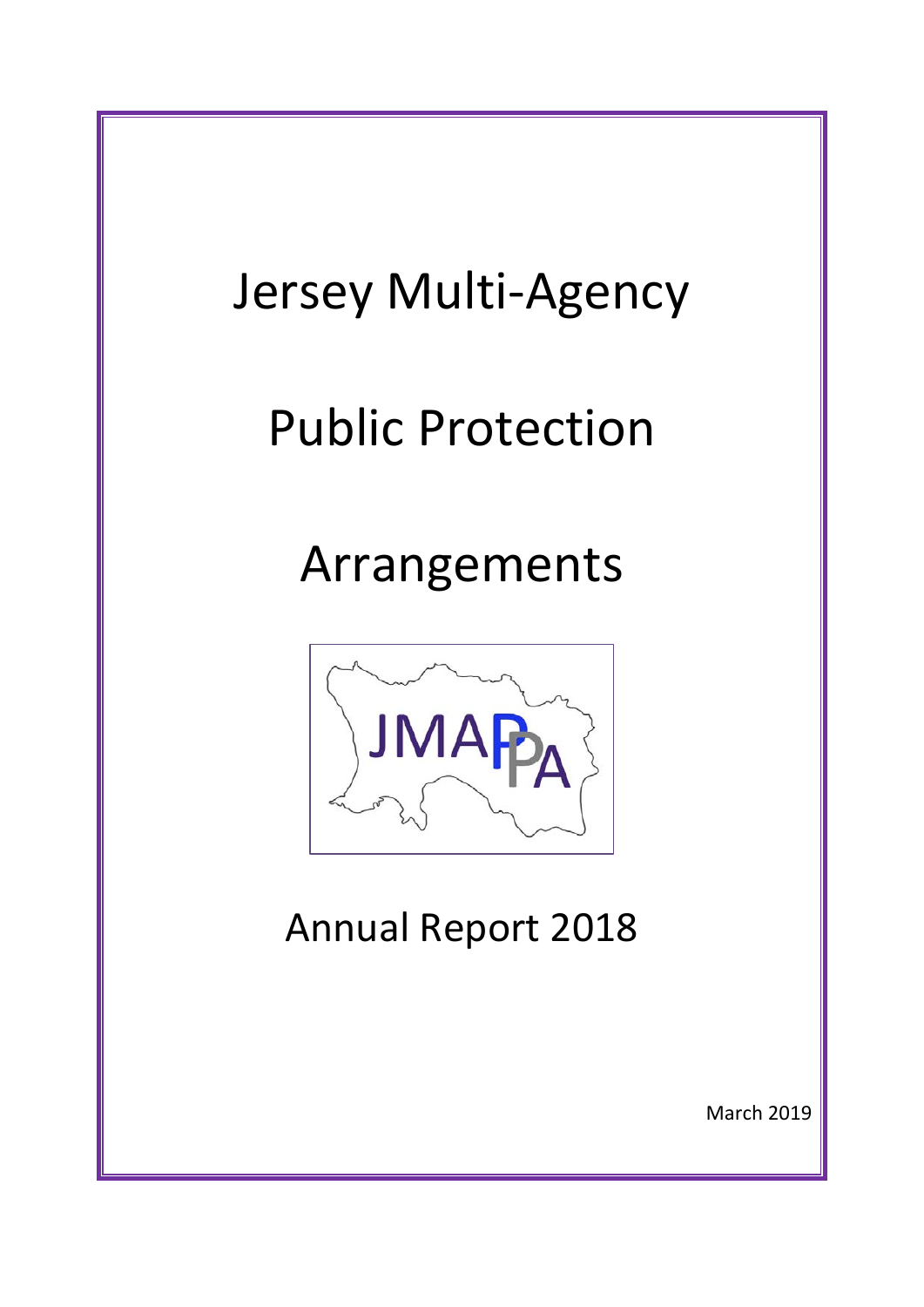

# **JMAPPA Annual Report 2018**

JMAPPA came into operation eight years ago and in 2016 changes were introduced to make our risk assessment process more effective and efficient. The total number of offenders now being jointly managed through the higher levels of this multi-agency process has levelled out at 48 and similar to the 48 jointly managed throughout 2016 and 54 in 2017.

The total number of individuals entering the JMAPPA process decreased in 2018. Previously it remained broadly consistent: 67 in 2015, 66 in 2016, 63 in 2017 compared to 44 in 2018. The decrease in number marks a reduction in referrals of violent and potentially dangerous offenders (PDP).

The total number of offenders subject to sex offender Notification Orders in Jersey is currently 147, with 20 new registrations during 2018. 28 of these people are in custody, 85 in the community and 34 are residing outside of Jersey on a temporary/permanent basis. At the time of writing, the majority of these individuals are being managed by a single agency, whilst 21 are being managed through these partnership arrangements.

At the end of 2018, a total of 162 individuals were being managed at all levels of JMAPPA, 41 individuals (including individuals subject to Notification Orders) were actively managed at JMAPPA level 2 or 3.

The majority of these cases are managed at JMAPPA level 1 (single agency) with a resultant demand on the resources of those single responsible agencies – primarily the Police with a smaller number being managed by both Probation and Prison.

The reoffending by this cohort of individuals who are being managed through this multi-agency process also remains consistently low - just ten offenders were reconvicted in 2018 for offences including assault, malicious damage, larceny, Breach of Restraining Orders (computer related and noncontact offence), Breach of Probation Order, Breach of Young Offenders Licence and driving without a licence.

Finally, it is also appropriate to acknowledge the hard work of front line professionals working in both the statutory and voluntary sector who play such a vital role in JMAPPA. The on-going success of JMAPPA is testament to the hard work and dedication of those professionals at enhancing public protection through this partnership work.

It is important to note that risk can never be completely eradicated, but the effective work of JMAPPA partners goes a long way to contributing towards this highly effective partnership in keeping Jersey safe.

Stewart J Gull QPM Detective Superintendent Chair of JMAPPA SMB

March 2019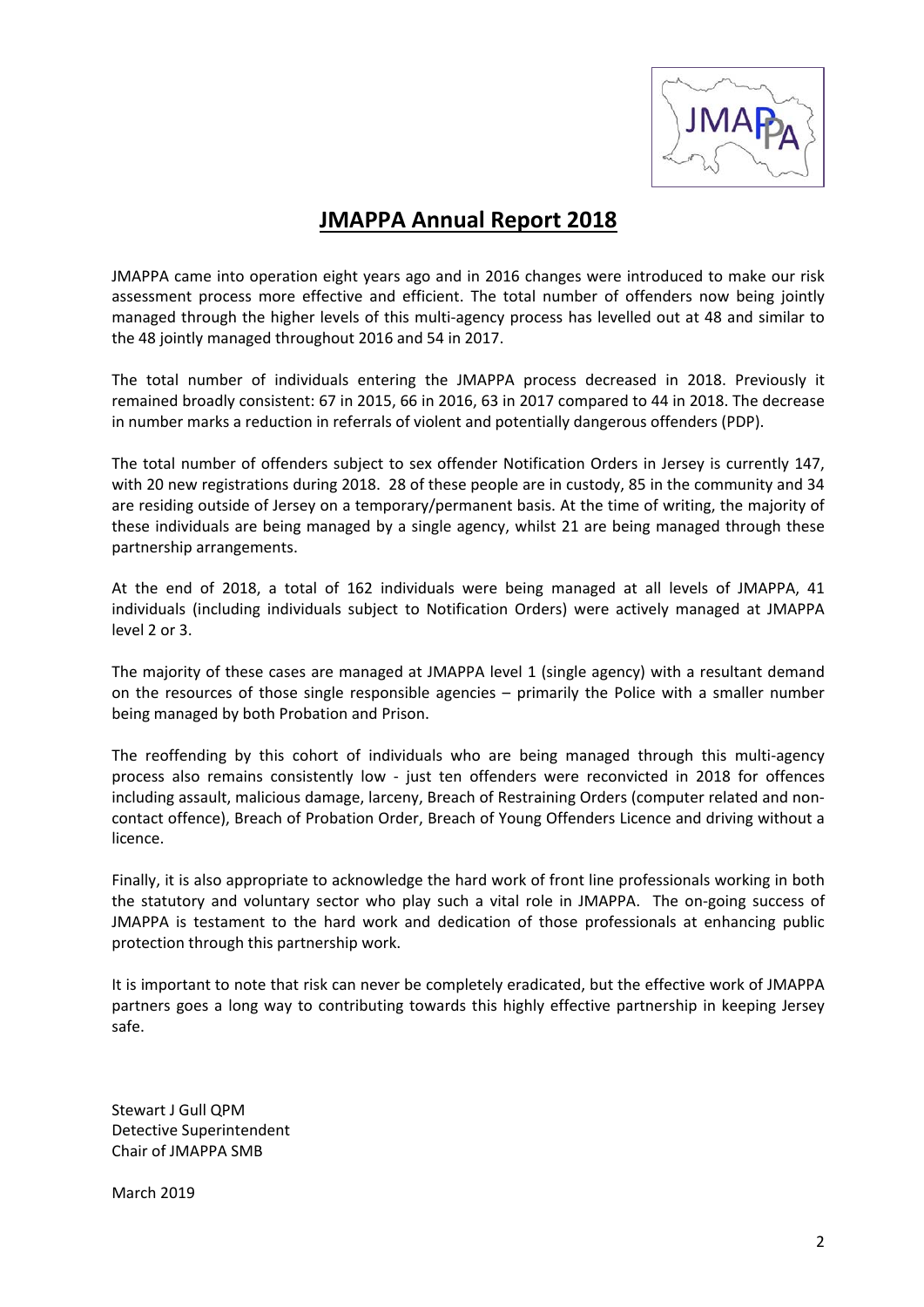## **What is JMAPPA?**

Jersey's Multi-Agency Public Protection Arrangements (JMAPPA) were implemented in 2011 when the Sex Offenders (Jersey) Law 2010 came into force. In pursuance of Article 28 of that law, arrangements to assess and manage sexual, violent and dangerous offenders, together with potentially dangerous persons were made. The purpose of JMAPPA is to protect the public by coordinating the management of individuals assessed as posing a risk of serious harm to others.

These arrangements were made with the agreement of the Ministers of the departments and with the cooperation of 'Office Holders', departments who have a 'Duty to Cooperate' and 'Interested Parties' as detailed in the aforementioned law.

The Office Holders are the Chief of Police, Chief Probation Officer, Prison Governor and the Chief Officer of Customs and Immigration. The Ministers of the departments who are identified as agencies who have a 'Duty to Cooperate' are Justice and Home Affairs, Health and Community Services, Children, Young People, Education and Skills and Customer and Local Services. 'Interested Parties' includes, but is not restricted to, the Connétables, Comité des Chefs de Police, together with organisations that provide rented housing accommodation, accommodation for the homeless, support for children in need or at risk, for victims of domestic and sexual violence.

JMAPPA is not a statutory body; rather it is a mechanism through which agencies can, in a coordinated manner, discharge their statutory responsibilities and wider obligations with reference to protecting the public.

The JMAPPA Guidelines were premised on the MAPPA Guidance which is applied in England and Wales. The JMAPPA process is overseen by the Strategic Management Board (SMB) which consists of Chief Officers or their representatives from the Police, Prison and Probation Services, Customs and Immigration, Customer and Local Services, Strategic Housing Unit and Children, Young People, Education and Skills, together with the Health and Community Services Departments.

#### **How JMAPPA works**

JMAPPA-eligible offenders are identified and information about them is shared by the agencies in order to inform the risk assessments and risk management plans of those managing or supervising them.

There are four categories of JMAPPA-eligible offenders:

#### **Category 1 Offenders:** Registered Sex Offenders

This Category includes offenders convicted of a relevant offence as defined in Article 2 of the Sex Offenders (Jersey) Law 2010 and those required to comply with the notification requirements under Articles 13 and 14 of this Law.

#### **Category 2 Offenders:** Violent Offenders

This Category includes:

• Offenders sentenced to 12 months in custody or longer for their most recent violent offence.

#### **Category 3 Offenders:**

This category is comprised of offenders, not in either Category 1 or 2, but who are considered by the referring agency to pose a risk of serious harm to the public which requires active inter-agency management.

To register a Category 3 offender, the referring agency must satisfy the Co-ordinator that:

1. the person has committed an offence which indicates that they are capable of causing serious harm to the public; and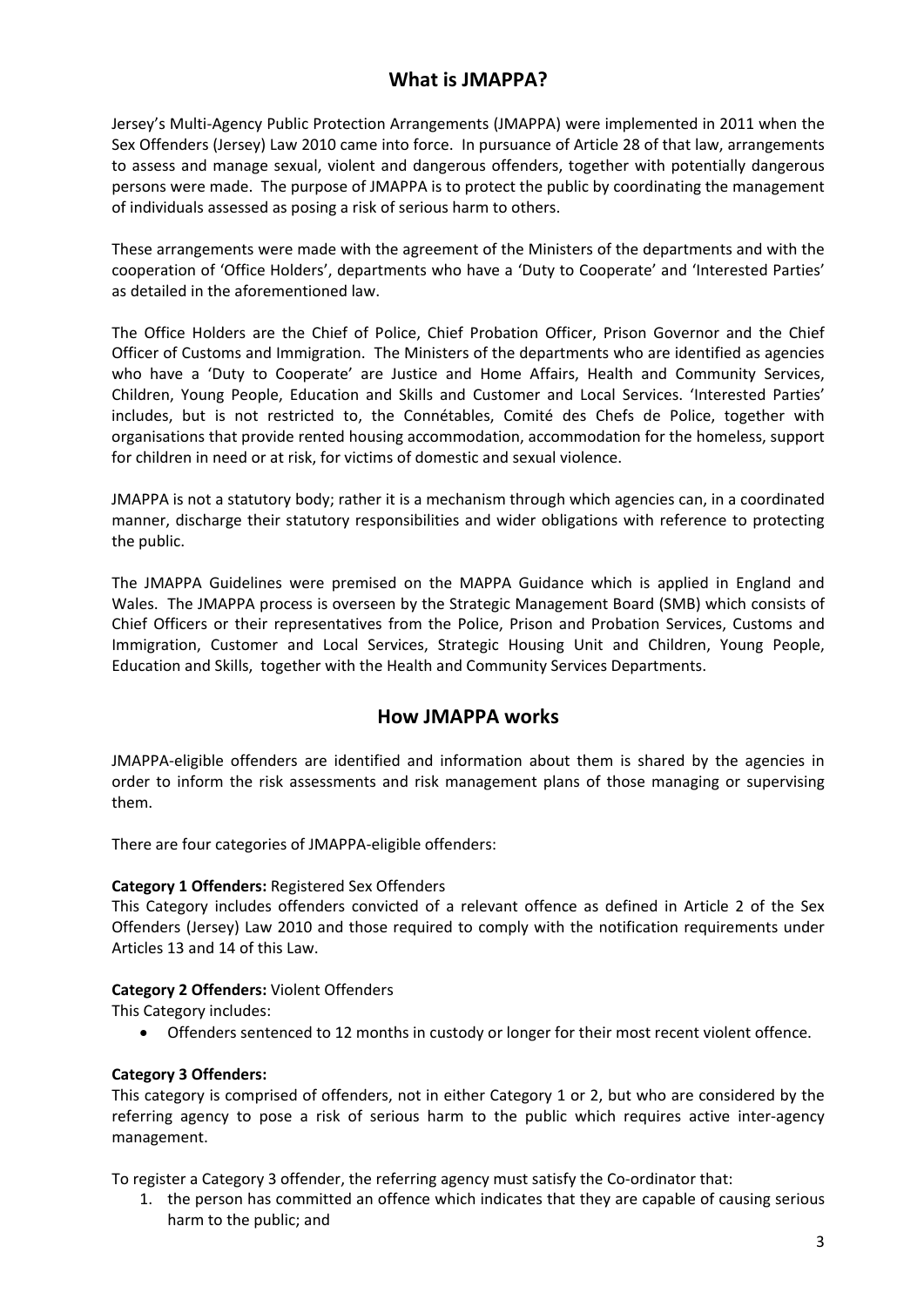2. reasonable consideration has indicated that the offender may cause serious harm to the public, which requires a multi-agency approach at level 2 or 3 to manage the risks

The offence may have been committed in any geographical location, which means that offenders convicted abroad could qualify.

Any agency can identify an offender who may qualify for Category 3 and PDP.

#### **Category - Potentially Dangerous Persons (PDPs):**

Association of Chief Police Officers (2007) *- Guidance on Protecting the Public: Managing Sexual and Violent Offenders* defines a PDP as:

" **….**a person who has not been convicted of, or cautioned for, any offence placing them in one of the three JMAPPA categories (see above), but whose behaviour gives reasonable grounds for believing that there is a present likelihood of them committing an offence or offences that will cause serious harm"

Serious harm can be defined as an event, which is life threatening and/or traumatic, from which recovery, whether physical or psychological, can be expected to be difficult or impossible. Risk of serious harm is the likelihood of this event happening. It should be recognised that the risk of serious harm is a dynamic concept and should be kept under regular review.

#### **Management Levels**

There are three management levels intended to ensure that resources are focused upon the cases where they are most needed. Although there is a correlation between the level of risk and the level of JMAPPA management, the level of risks do not equate directly to the levels of JMAPPA management. This means that not all high-risk cases will need to be managed at level 2 or 3. **Level 1** involves single agency management (i.e. no JMAPPA meetings or resources); **Level 2** is where the active involvement of more than one agency is required to manage the offender but the risk management plans do not require the attendance and commitment of resources at a senior level. Where senior management oversight or an exceptional amount of resource is required, the case would be managed at **Level 3.**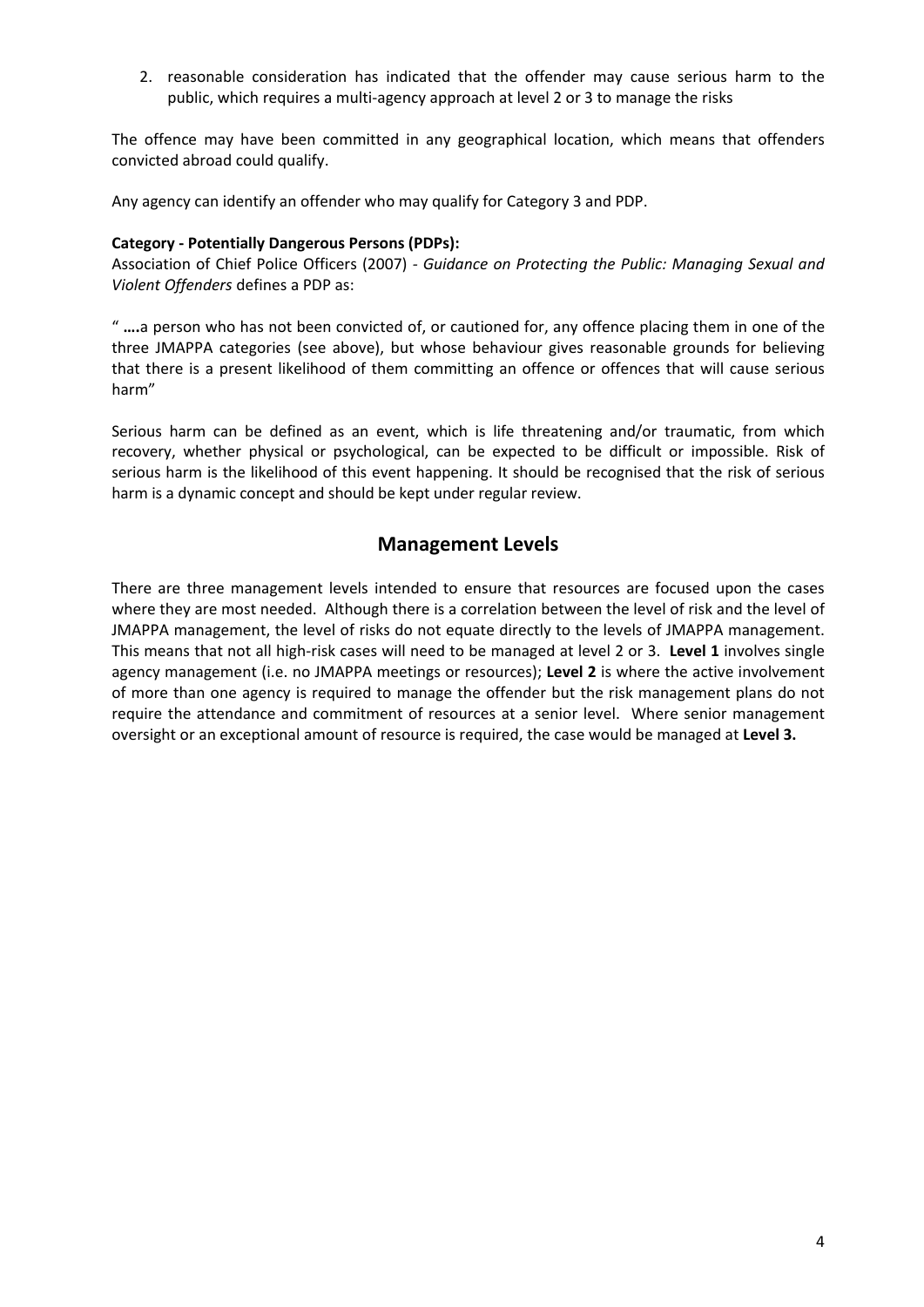### **2018 Developments**

Every year, the JMAPPA team, its partner agencies and the Governement, looks to implement positive change and development. During the course of last year there were notable changes in legislation.

Amongst the new laws enacted was the Capacity and Self-Determination (Jersey) Law 2016 and the Mental Health (Jersey) Law 2016. Contained within the Mental Health Law are now two parts specifically pertaining to Criminal Justice. The Code of that law also outlines the duty for Health and Social Services to cooperate with the JMAPPA responsible authorities in assessing and managing risk of mentally disordered offenders.

The Sex Offences (Jersey) Law 2018 was enacted last year and brought with it clear improvements, including defining offences which had previously not been covered.

The introduction of the Data Protection (Jersey) Law 2018 is a piece of legislation that has affected all citizens. For JMAPPA partner agencies, new policies and procedures on how personal data is held and shared were put into place. This caused some initial anxieties but positively, the level of cooperation between agencies has remained at a level that allows JMAPPA to fulfil its role. That is, to share information on eligible offenders, for risk to be assessed and risk management plans to be formulated.

To underpin this relationship with partner agencies, the JMAPPA team updated the Information Sharing Agreement (ISA). This was ratified by the Strategic Management Board last year and agencies have, by signing the document, shown their continued commitment to public protection and the JMAPPA process.

In 2018, the Strategic Management Board also ratified amendments to the transfer and deportation guidance of JMAPPA cases to other jurisdictions. The new guidance is now clearer in terms of process and responsibility of sharing information to those jurisdictions, as much as it is able to under the law and international agreement. This provides an opportunity for receiving jurisdictions to put in place any public protection measures it feels may be appropriate for the safety of its citizens.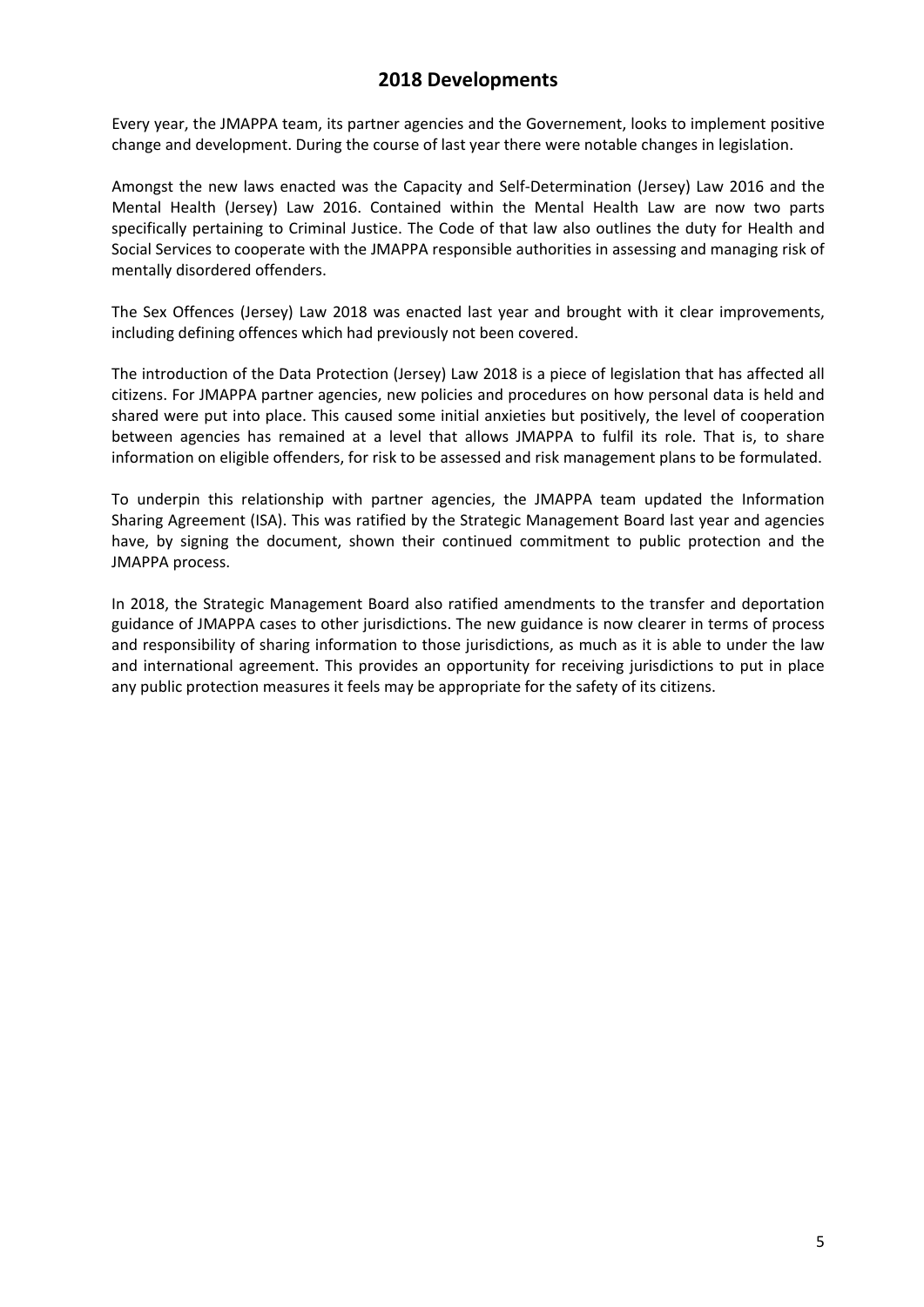# **Registered Sex Offenders**

At the time of writing, there were 147 individuals subject to notification requirements under the Sex Offenders (Jersey) Law 2010 more commonly known as 'Registered Sex Offenders' (RSO). 28 of these people are in custody, 85 in the community and 34 reside outside of Jersey on a temporary or permanent basis.

All of these individuals are subject to the JMAPPA process with the majority managed at JMAPPA Level 1 under single agency risk management arrangements.





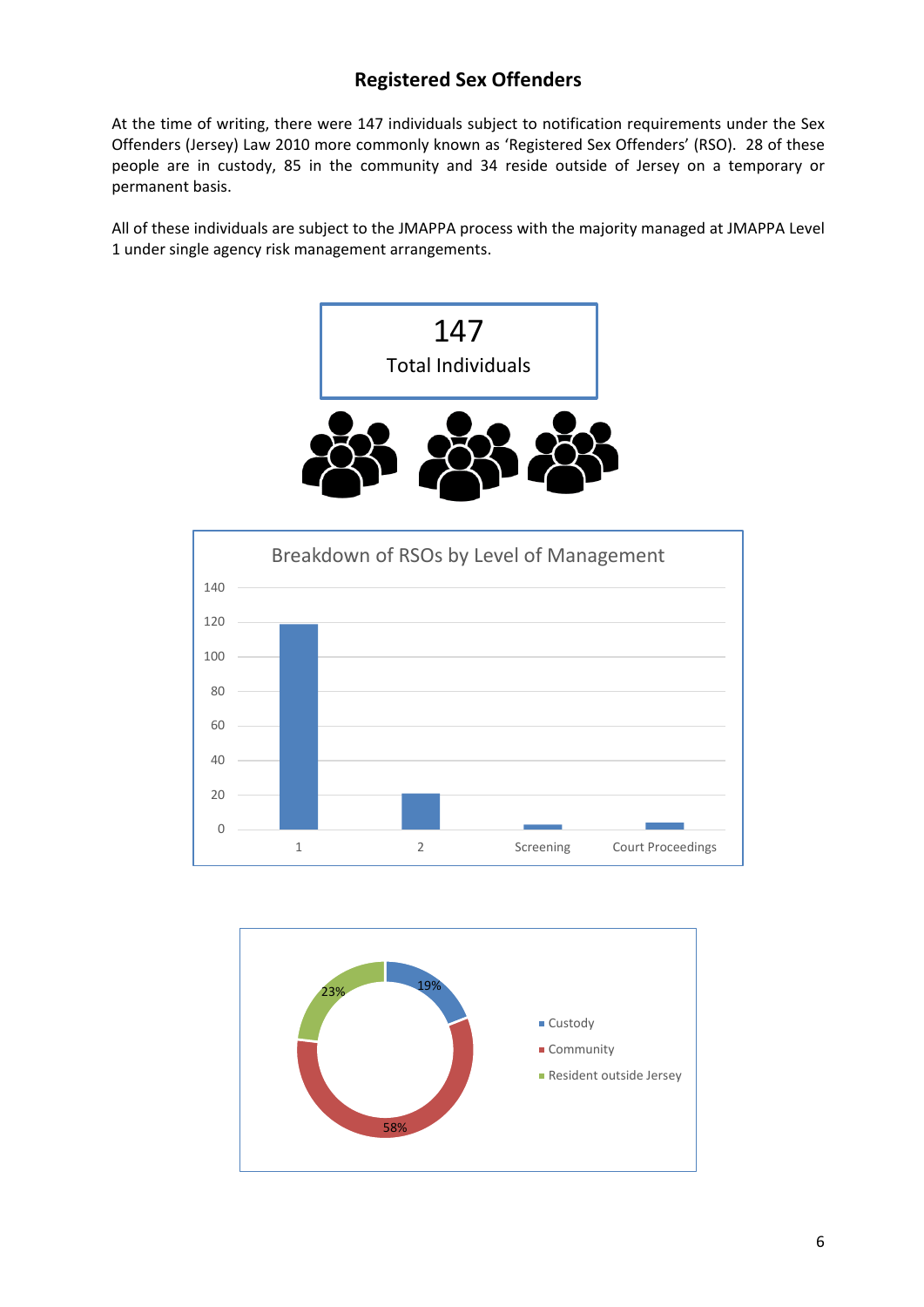

20 New Registered Sex Offenders in 2018

9 Persons Deregistered

In the course of 2018, 20 people were convicted of offences under the Sex Offenders (Jersey) Law 2010 and were made subject to notification requirements. Over the same period, 11 people applied to have their notification requirements removed. 9 of these applications were successful. Although this is a significant increase from previous years, there continues to be a net increase in registered sex offenders that need to be managed.

Currently there are 27 Registered Sex Offenders who are eligible to apply to the Court to have their Notification Orders removed but have chosen not to make this application.

The age range of these offenders spans from 16 to 78 years and with one exception, all are male.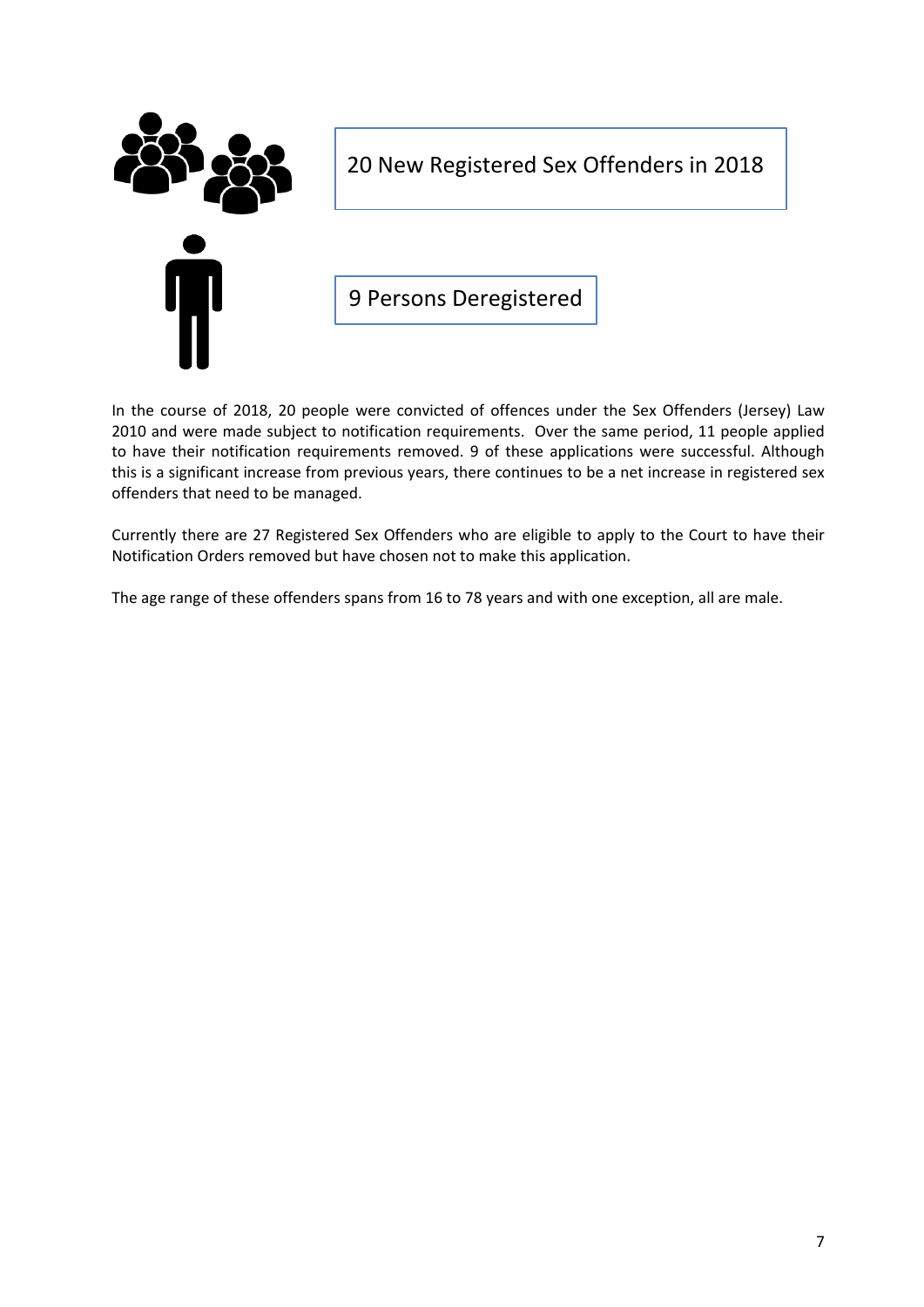# **Management of JMAPPA Subjects during 2018**



The total number of individuals dealt with via the higher JMAPPA levels (2 and 3) in 2018 was 48, a decrease from 54 in 2017. The number of referrals during 2018 was 43.



The number of Level 2 and Level 3 multi-agency meetings to manage these individuals for 2018 was 92 and in 2017, there were 74. An increase of 20%. Although 2018 saw an increase in meetings, it remains significantly fewer than that of previous years. Indeed, in 2015 there were 135 meetings.

This reduction is the result of the formalised screening of JMAPPA referrals as recommended in the 2015 five-year review and the guidance that JMAPPA cases should be managed at the lowest defensible management level. The aim is to ensure that only individuals whose assessed risk requires management at the higher levels progress to this stage thereby limiting the over management of cases and the unnecessary allocation of multi-agency resources through the JMAPPA process.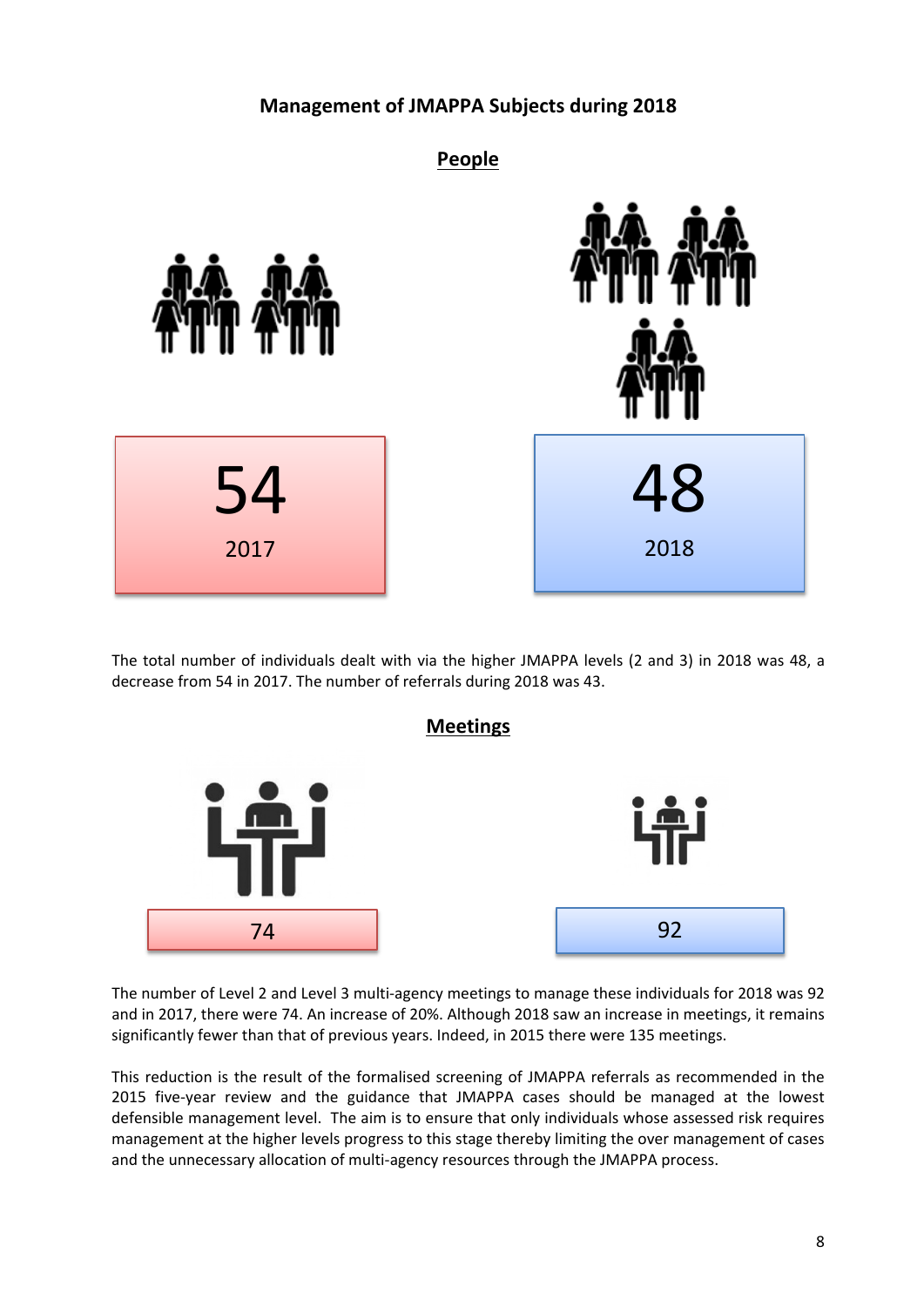When including screening meetings, the total number of JMAPPA meetings for 2018 was 119.

At a screening meeting, there are representatives from the Police, Probation, Prison and Children's Services. Dependent on the case, other agencies may be invited.



The total number of individuals who were subject to any level of the JMAPPA process was 70. From those 70, 1 was not accepted to any level of management. Of the remaining 69 cases, 30 were Sex Offenders and 29 were violent, dangerous or domestic violent offenders.

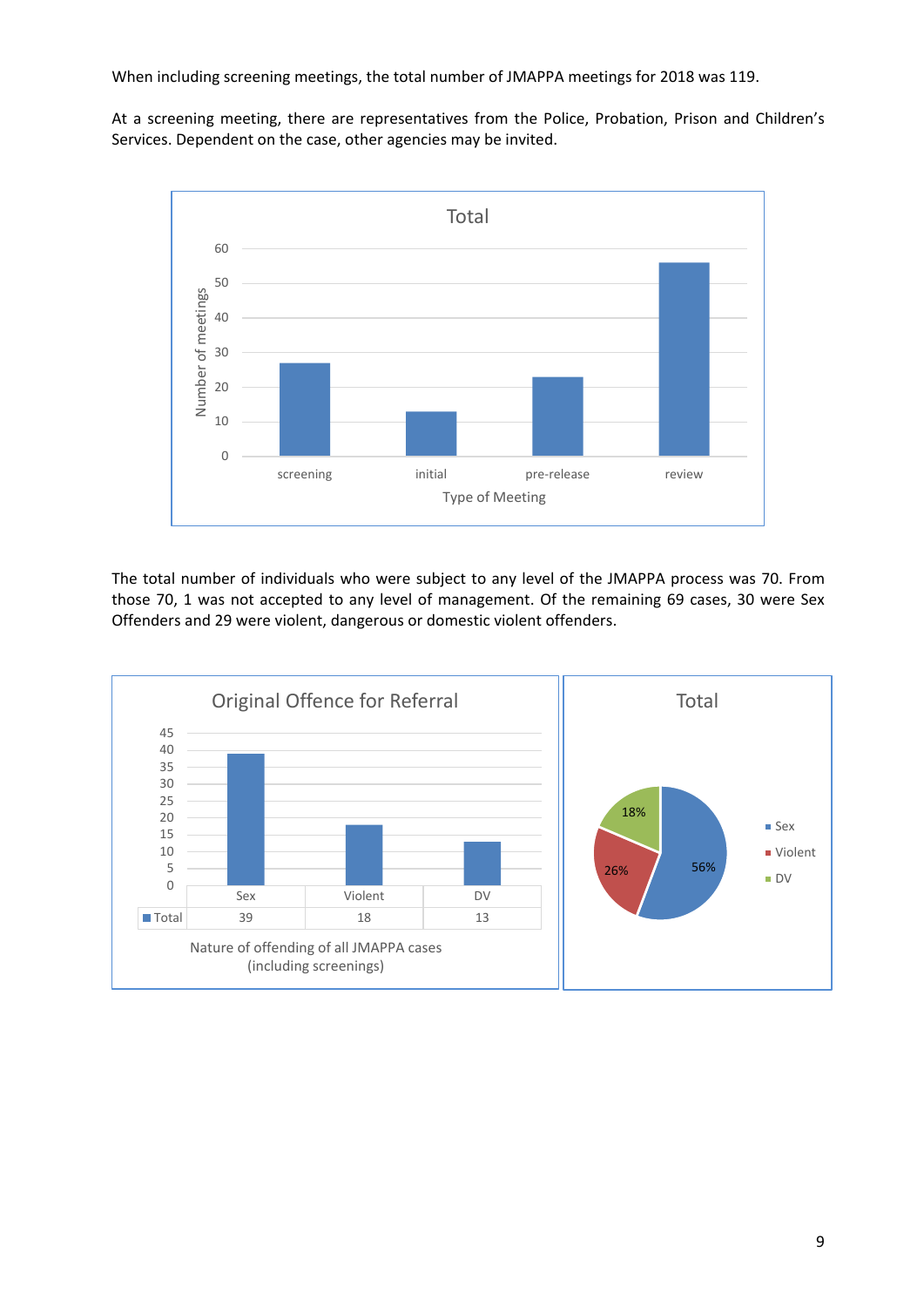# **Person Profile**

The following outlines the demographic, offending and risk characteristics of the 48 individuals managed at the higher JMAPPA levels (2 and 3) in 2018.



The overwhelming majority of offenders (32 of 48) were born in Jersey. 10 had the UK identified as their place of birth with the remaining 6 being born elsewhere in the world.



19% (9) of offenders were aged 25 or under and one of the 48 individuals was female.

46% (22) of individuals out of the 48 managed during 2018 were subject to notification requirements under sex offender legislation, more commmonly known as being a registered sex offender.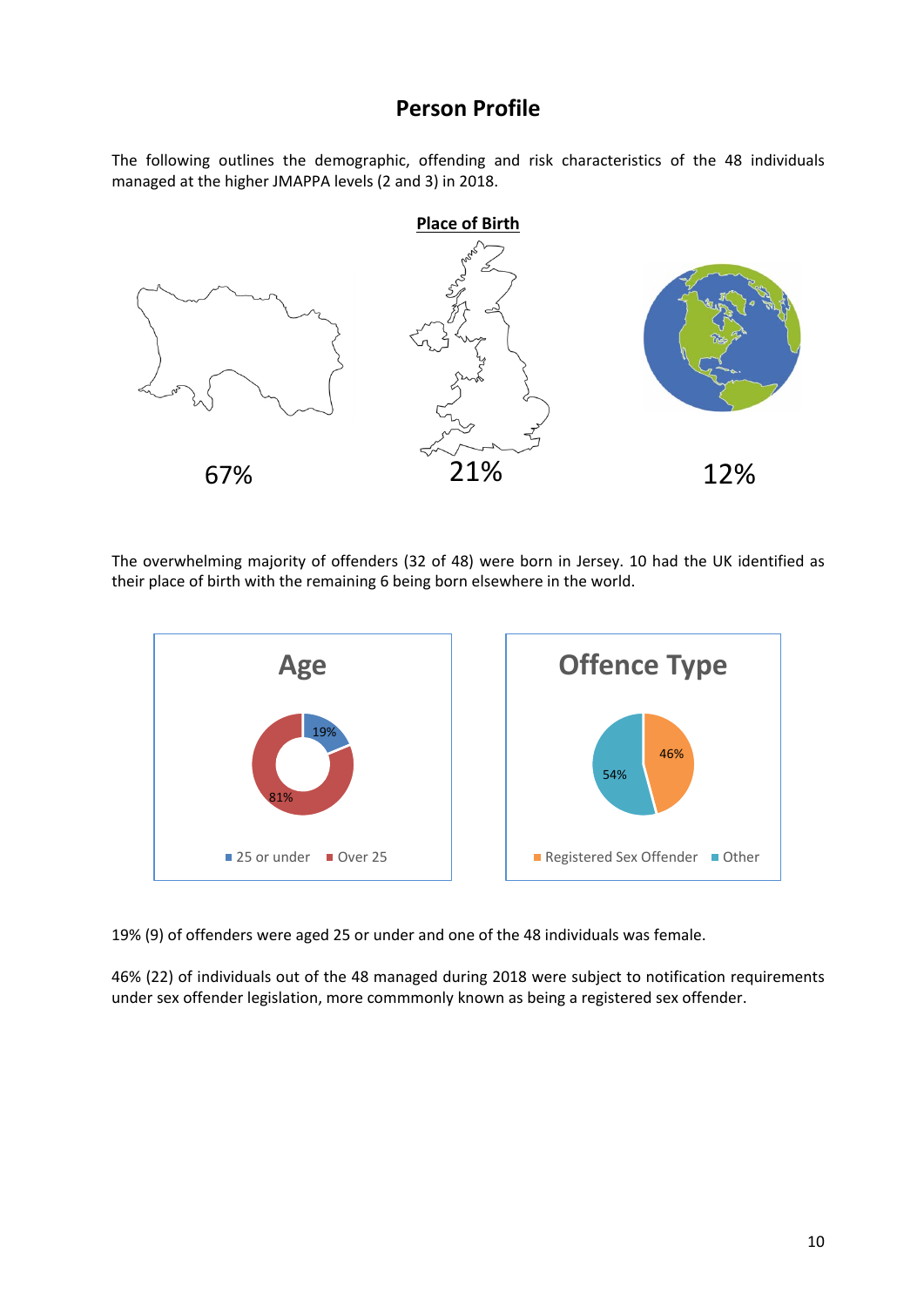

The following charts provide an overview of all the individuals subject to the JMAPPA process in 2018. Of note, one of the individuals born outside of Europe is a British Citizen.

The category composition of offenders managed at level 2 and 3 by JMAPPA during 2018, excluding Registered Sex Offenders.

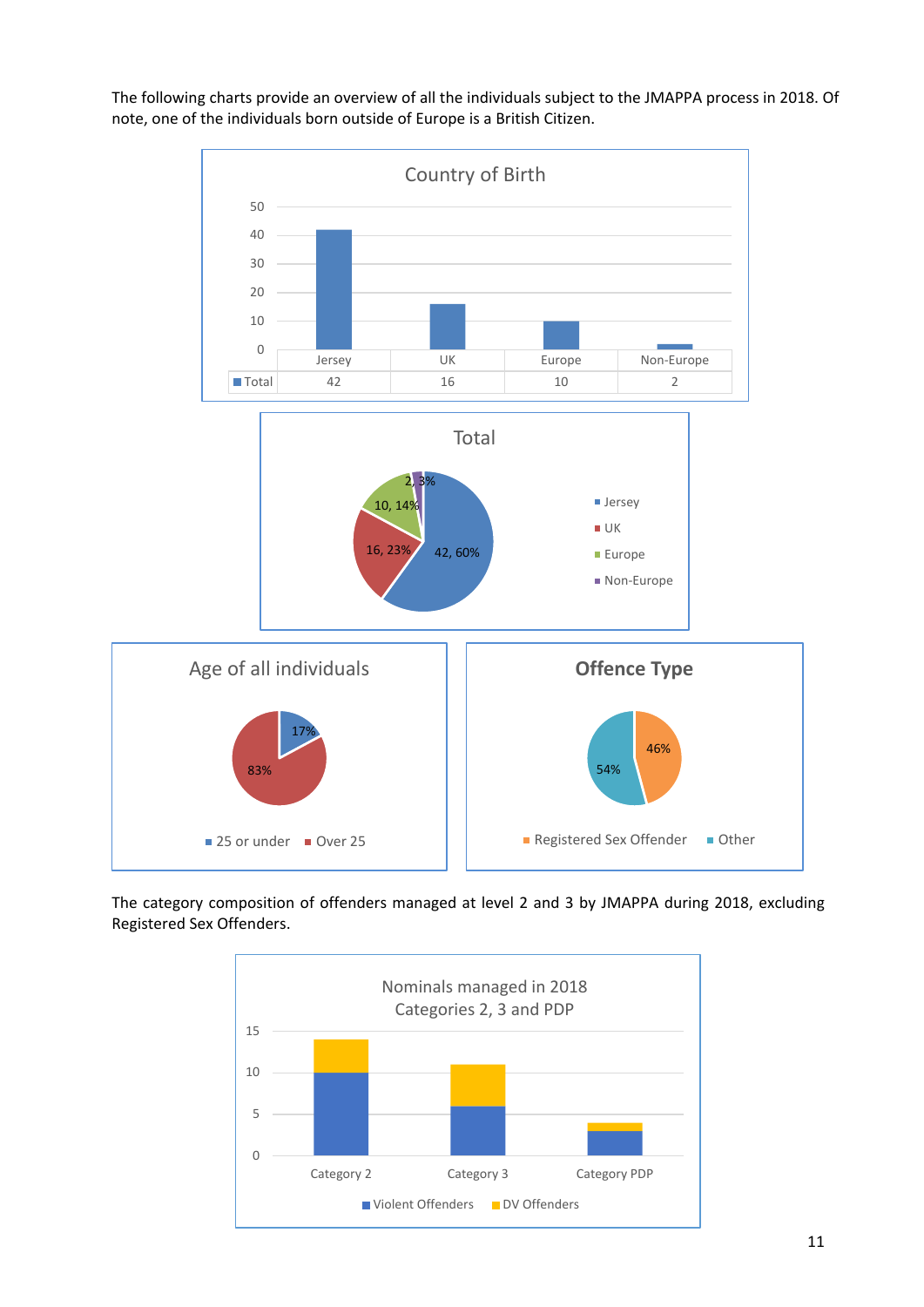## **Offender Assessment**

The following summarises the risk indicators or 'flags' identified in the assessment of each individual. Each case will have a number of risk areas flagged, for example a person being managed due to a domestic assault, aggravated by alcohol, who is reliant on temporary accommodation would be flagged for substance abuse, domestic violence and unstable accommodation. The flagging process also allows for the consideration of positive/protective factors such as employment, family support and cooperation with services.



When reviewing the assessment flags, the most significant risk indicator is that of an offender having previous convictions, unstable accommodation and substance misuse issues. Flagged issues around child protection (29 of 48), domestic abuse (23 of 48) and weapons (26 of 48) were also significant.

In relation to protective factors, it is noteworthy that at the point of assessment just over 20% (10 of 48) of people were in employment. This perhaps highlights the importance of work for an individual and the impact it has on pro-social behaviour.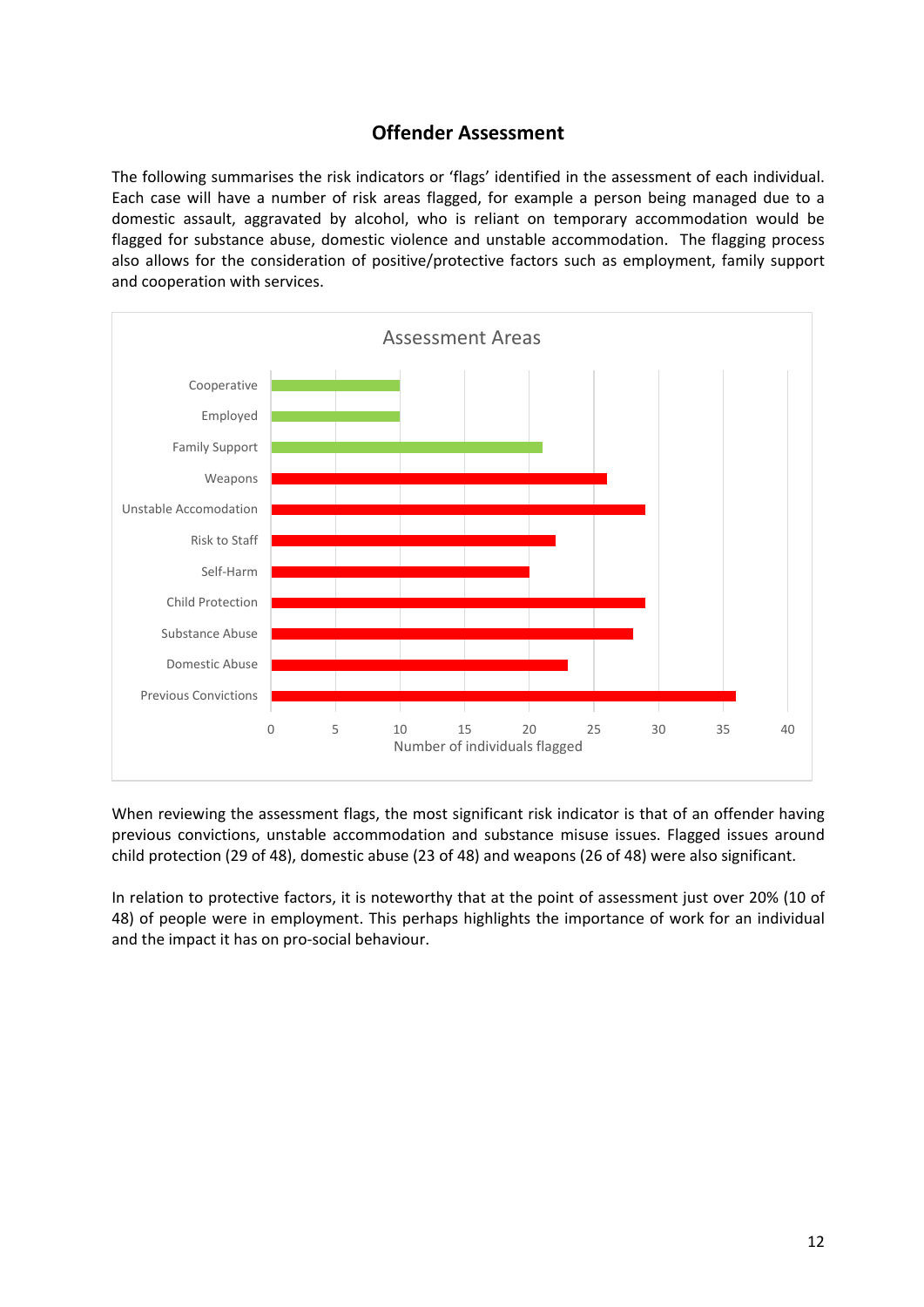# **Reconviction**

JMAPPA endeavours to manage and reduce serious risk presented by certain individuals. The risks posed through serious violent and sexually harmful behaviour can never be entirely eliminated. In the event that a serious further offence is committed such as that of murder, manslaughter or rape, a Serious Case Review would be required by the Strategic Management Board.

In England and Wales the number of offenders under MAPPA (and supervised by Probation) charged with a serious further offence (SFO) has been increasing generally since 2010/11 at an annual average rate of 9% between 2010/11 and 2017/18 (figures taken from the MAPPA 2017/18 annual report by the Ministry of Justice). The number of offenders charged with an SFO over the last two years in England and Wales has increased by 24%. Despite these increases, the proportion of offenders committing a serious offence in England and Wales whilst under MAPPA remains proportionally relatively low.

67  $54 - 56$ 69  $62$ 41 47 59 4 7 <sup>10</sup> 8 6 6 6 10  $\Omega$ 10 20 30 40 50 60 70 80 2011 2012 2013 2014 2015 2016 2017 2018 **All Reconvictions 2011 - 2018** Not reconvicted Reconvicted

**In Jersey, during 2018, there were no serious further offences committed by offenders managed under JMAPPA.**

Although no serious further offences were committed by offenders managed while or within three months of being subject to JMAPPA management at levels 2 or 3, there were a total of ten offenders who did commit some type of further offence. This is an increase of four reconvicted people whilst under the management of JMAPPA compared to the previous three years. The further offences committed included assault, malicious damage, larceny, Breach of Restraining Orders (computer related and non-contact offence), Breach of Probation Order, Breach of Young Offenders Licence and driving without a licence.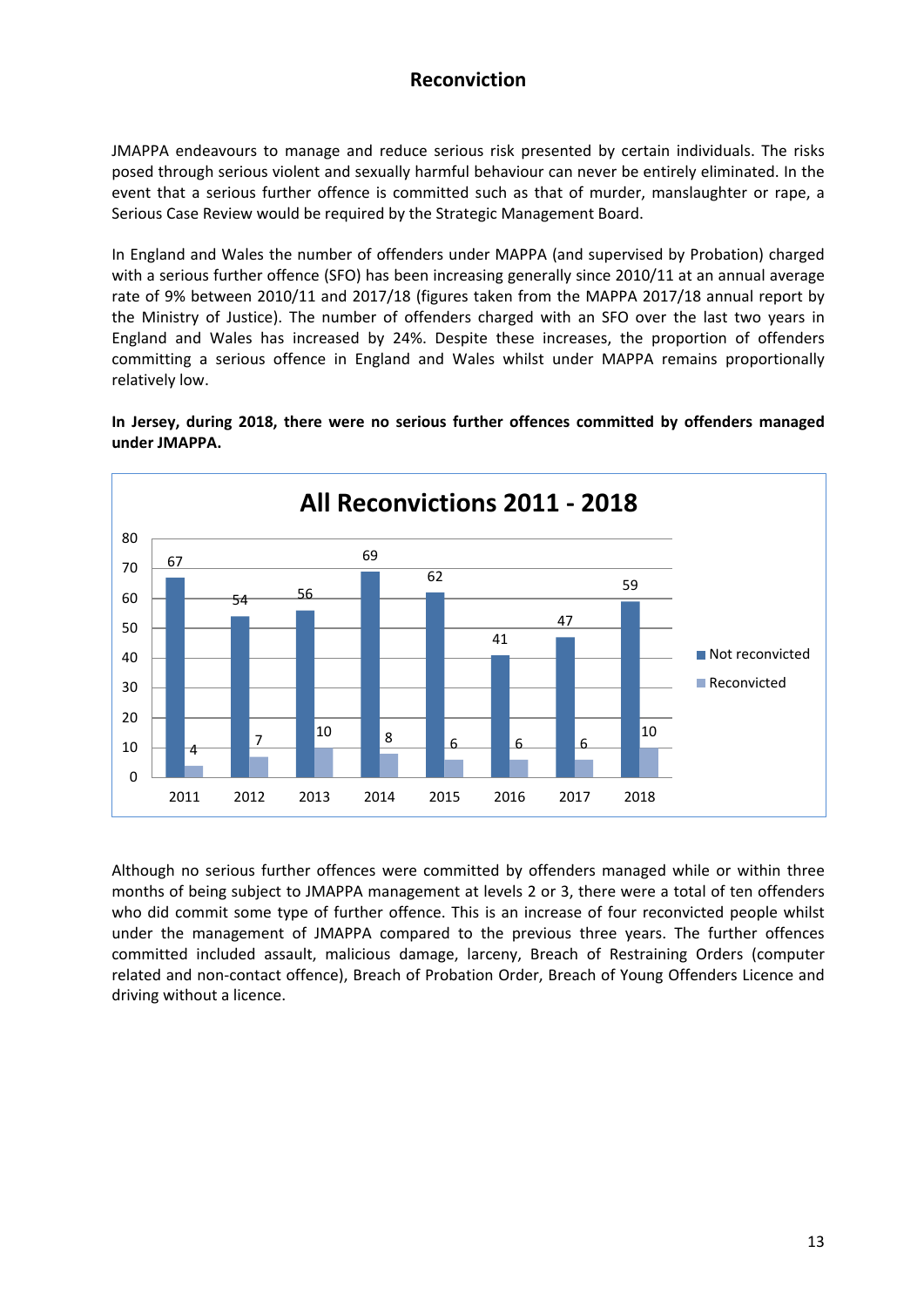# **Multi-Agency Risk Assessment Conferencing (MARAC)**

A MARAC is a meeting where information is shared on the highest risk domestic abuse cases between representatives of a number of agencies, Justice and Home Affairs, Health and Community Services, Children, Young People, Education and Skills, Customer and Local Services, Andium Homes, The Refuge, Independent Domestic Violence Advisors and other statutory and voluntary sectors. After sharing all relevant information they have about a victim, the representatives discuss options for increasing the safety of the victim and turn these into a coordinated action plan. The primary focus of the MARAC is to safeguard the victim.

MARAC meetings continue to be chaired by the JMAPPA Coordinator with the purpose of providing a greater synergy between the two different multi-agency forums.

Since its introduction in January 2014, the Jersey MARAC has become the established multi-agency process for the safeguarding of domestic abuse victims.